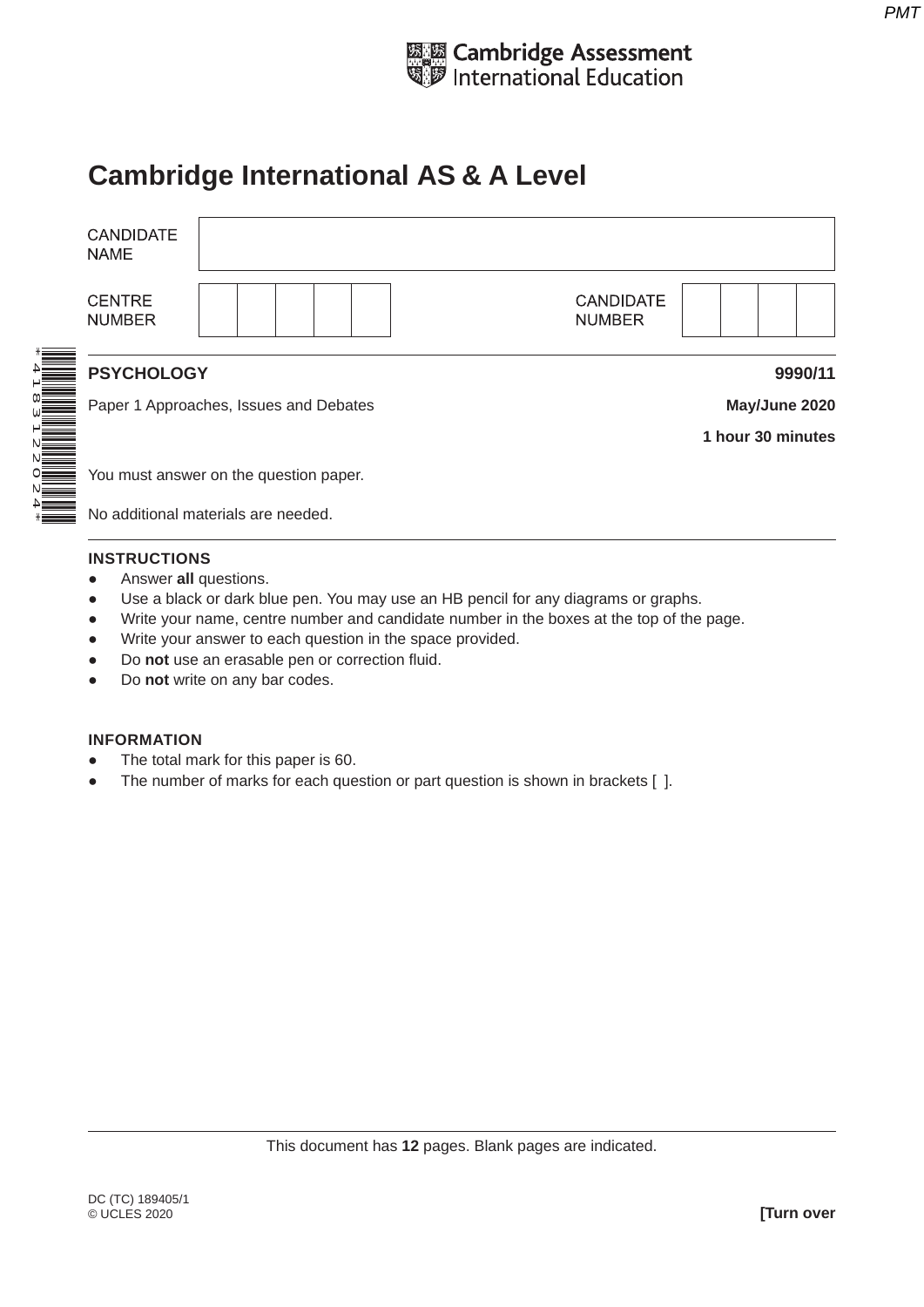## Answer all questions.

- From the study by Saavedra and Silverman (button phobia):  $\overline{1}$ 
	- (a) Identify the main research method of this study. (b) Describe the incident that the boy recalls that started his phobia of buttons. (c) Outline the results from the 6-month follow-up. From the study by Yamamoto et al. that used chimpanzees as participants: (a) Outline one psychological concept that was investigated in this study.

 $\overline{2}$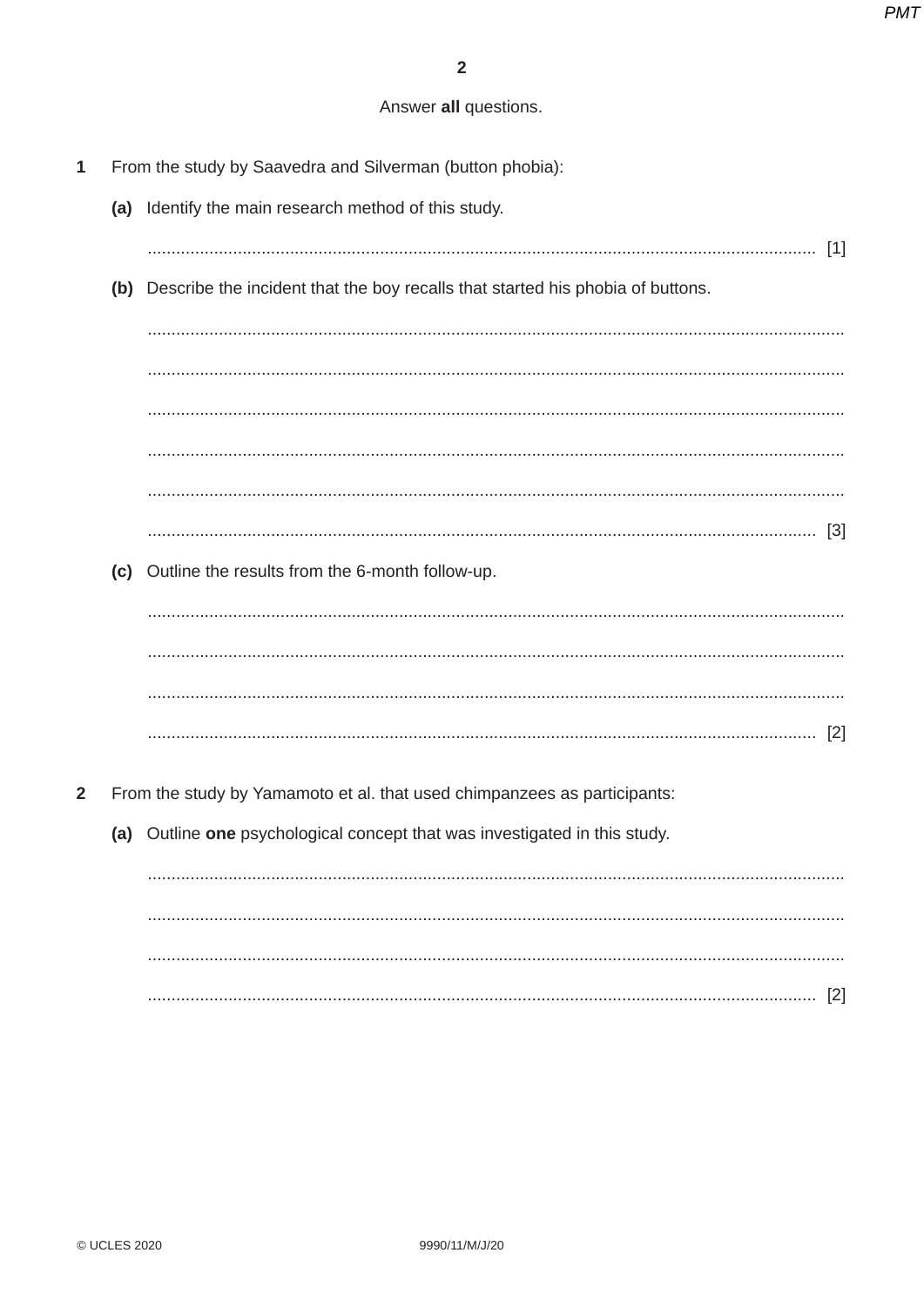|              |     | (b) Outline one result from the 'First "Can See" Condition'.         |
|--------------|-----|----------------------------------------------------------------------|
|              |     |                                                                      |
|              |     |                                                                      |
|              |     |                                                                      |
|              |     |                                                                      |
|              |     |                                                                      |
| $\mathbf{3}$ |     | From the study by Piliavin et al. (subway Samaritans):               |
|              |     | (a) Outline one result about helping a victim with no model present. |
|              |     |                                                                      |
|              |     |                                                                      |
|              |     |                                                                      |
|              |     |                                                                      |
|              |     | (b) Outline one methodological strength of this study.               |
|              |     |                                                                      |
|              |     |                                                                      |
|              |     |                                                                      |
|              |     |                                                                      |
|              | (c) | Outline one ethical weakness of this study.                          |
|              |     |                                                                      |
|              |     |                                                                      |
|              |     |                                                                      |
|              |     |                                                                      |
|              |     | $[2]$                                                                |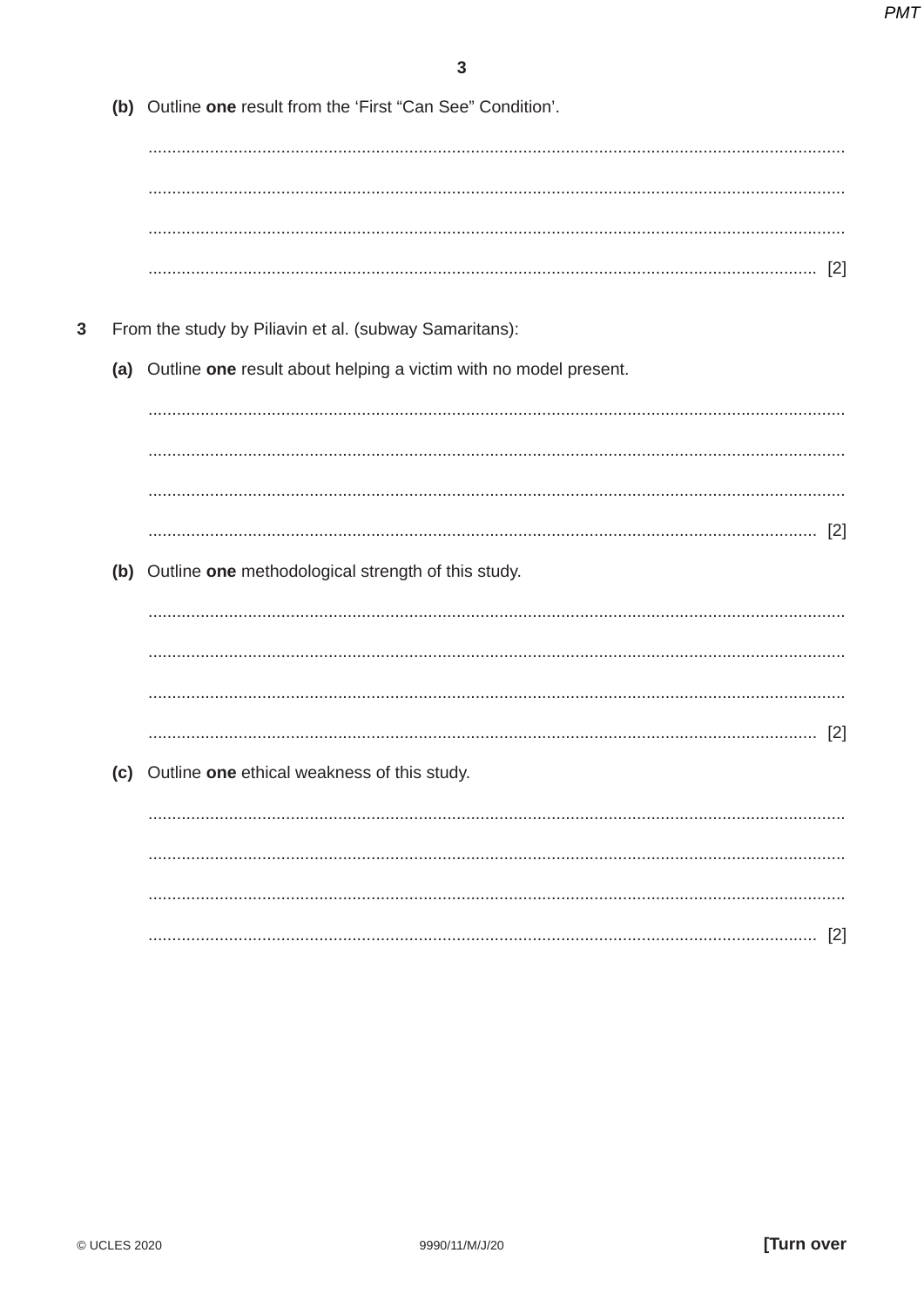- From the study by Dement and Kleitman (sleep and dreams):  $\overline{\mathbf{A}}$ 
	- (a) Describe the procedure of this study from when the participant arrived at the laboratory until the participant fell asleep for the first time.

(b) Outline how dream recall was recorded during this study.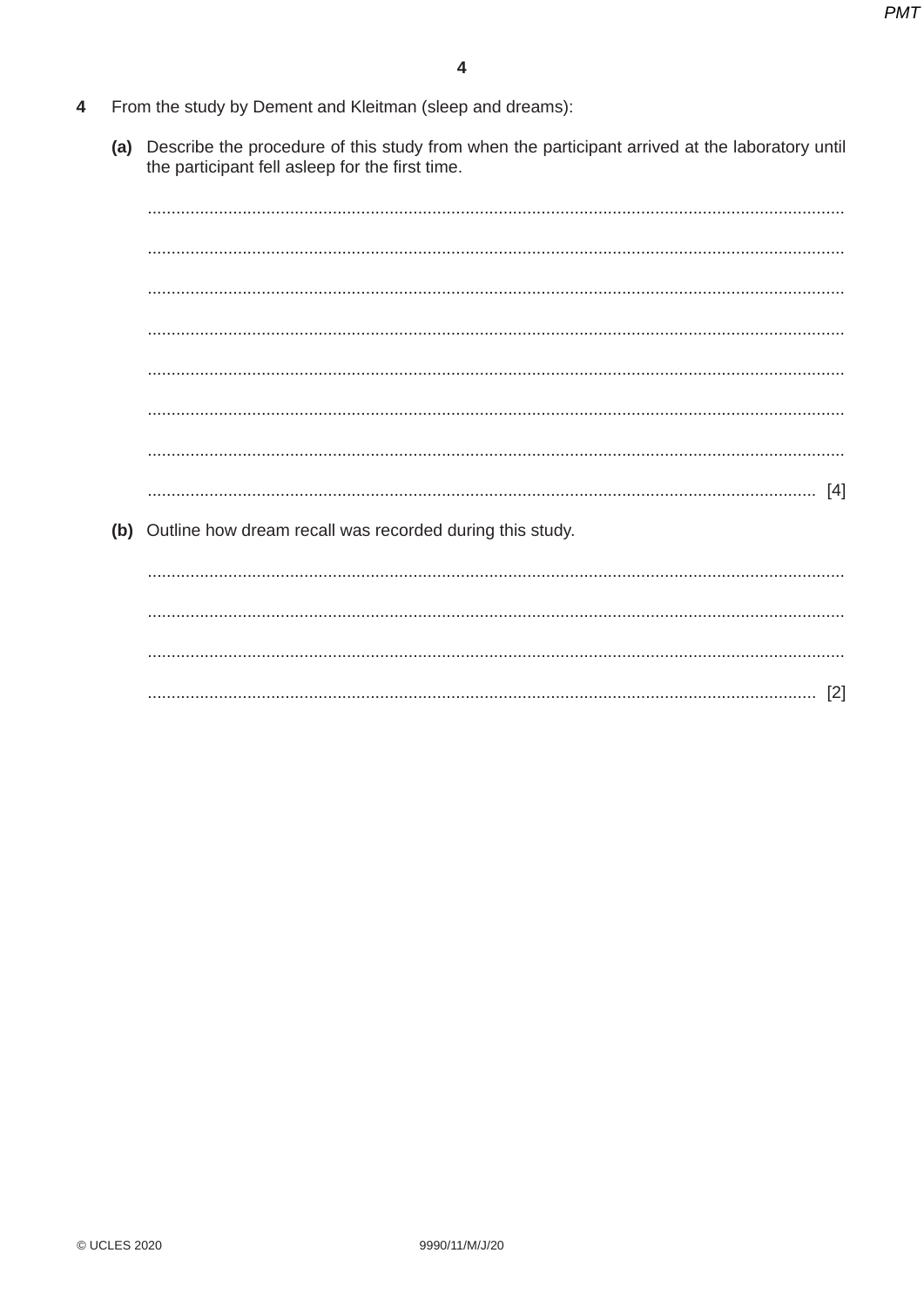## $\overline{\mathbf{5}}$

### **BLANK PAGE**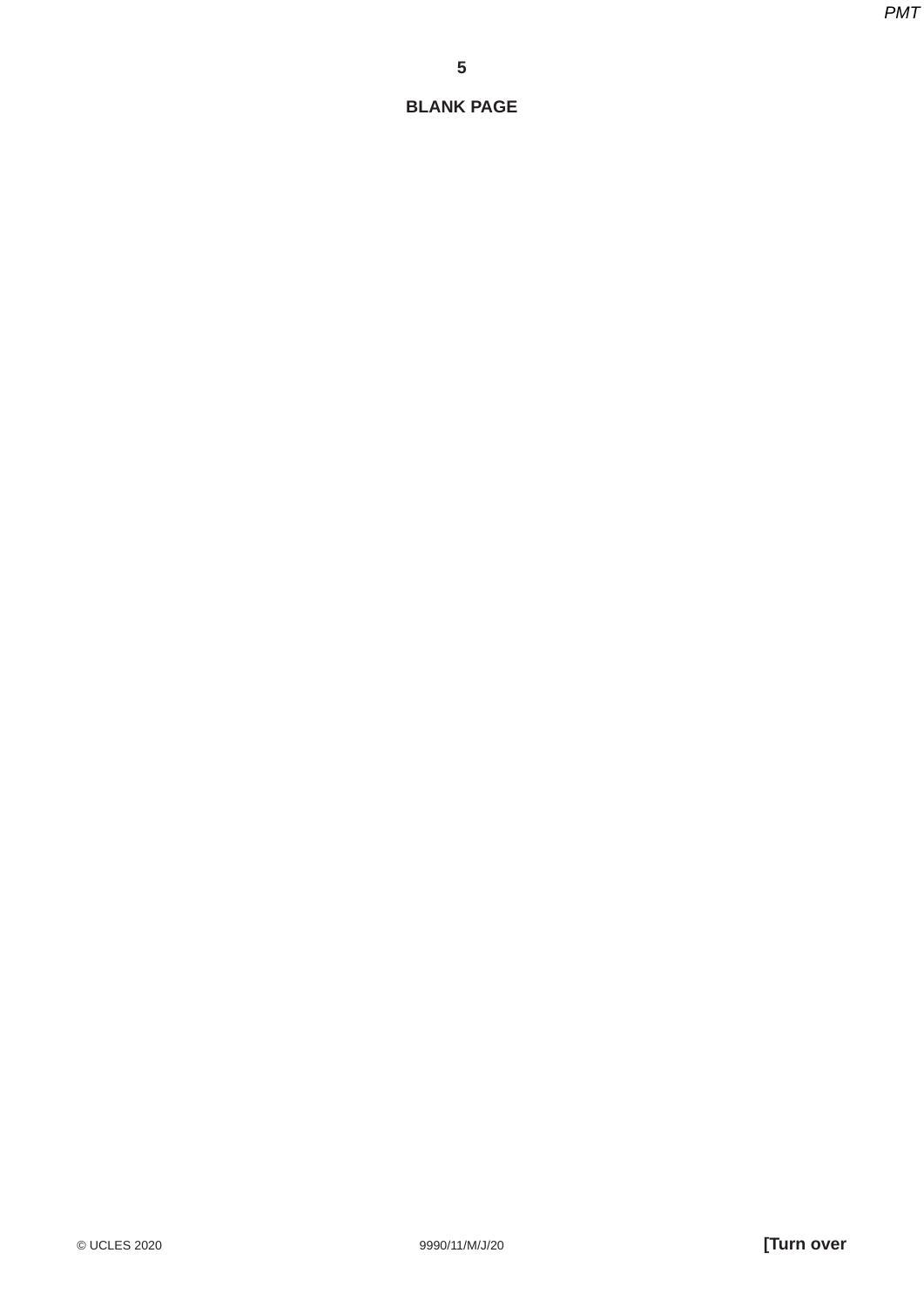5 Mark wants to replicate the Epinephrine Informed (Epi Inf) condition from the study by Schachter and Singer (two factors in emotion) and needs your help. You must produce clear instructions for Mark, from when the participant arrives until they are given the injection.

Suggest instructions that Mark could use to replicate this part of the study.

- $6\phantom{1}6$ From the study by Laney et al. (false memory):
	- (a) Identify three characteristics of the sample used in Experiment 1.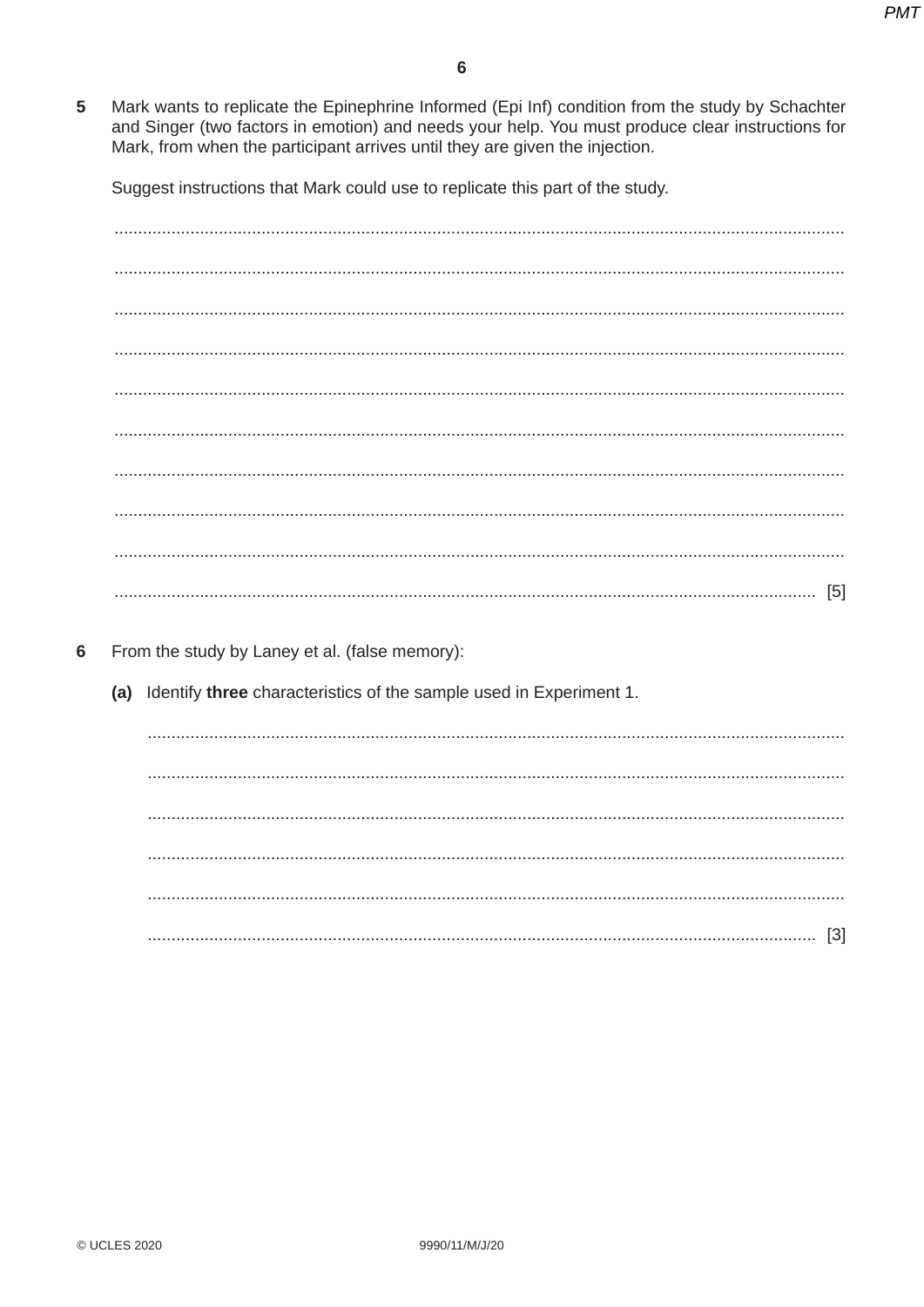|                          | (b) Describe how the participants were recruited for Experiment 1. |  |
|--------------------------|--------------------------------------------------------------------|--|
|                          |                                                                    |  |
|                          |                                                                    |  |
|                          |                                                                    |  |
|                          | (c) Outline one conclusion from this study.                        |  |
|                          |                                                                    |  |
|                          |                                                                    |  |
|                          |                                                                    |  |
| $\overline{\phantom{a}}$ | From the study by Andrade (doodling):                              |  |
|                          | (a) Outline one aim of this study.                                 |  |
|                          |                                                                    |  |
|                          |                                                                    |  |
|                          | $[2]$                                                              |  |
|                          | (b) Suggest one real-world application of this study.              |  |
|                          |                                                                    |  |
|                          |                                                                    |  |
|                          | $[2]$                                                              |  |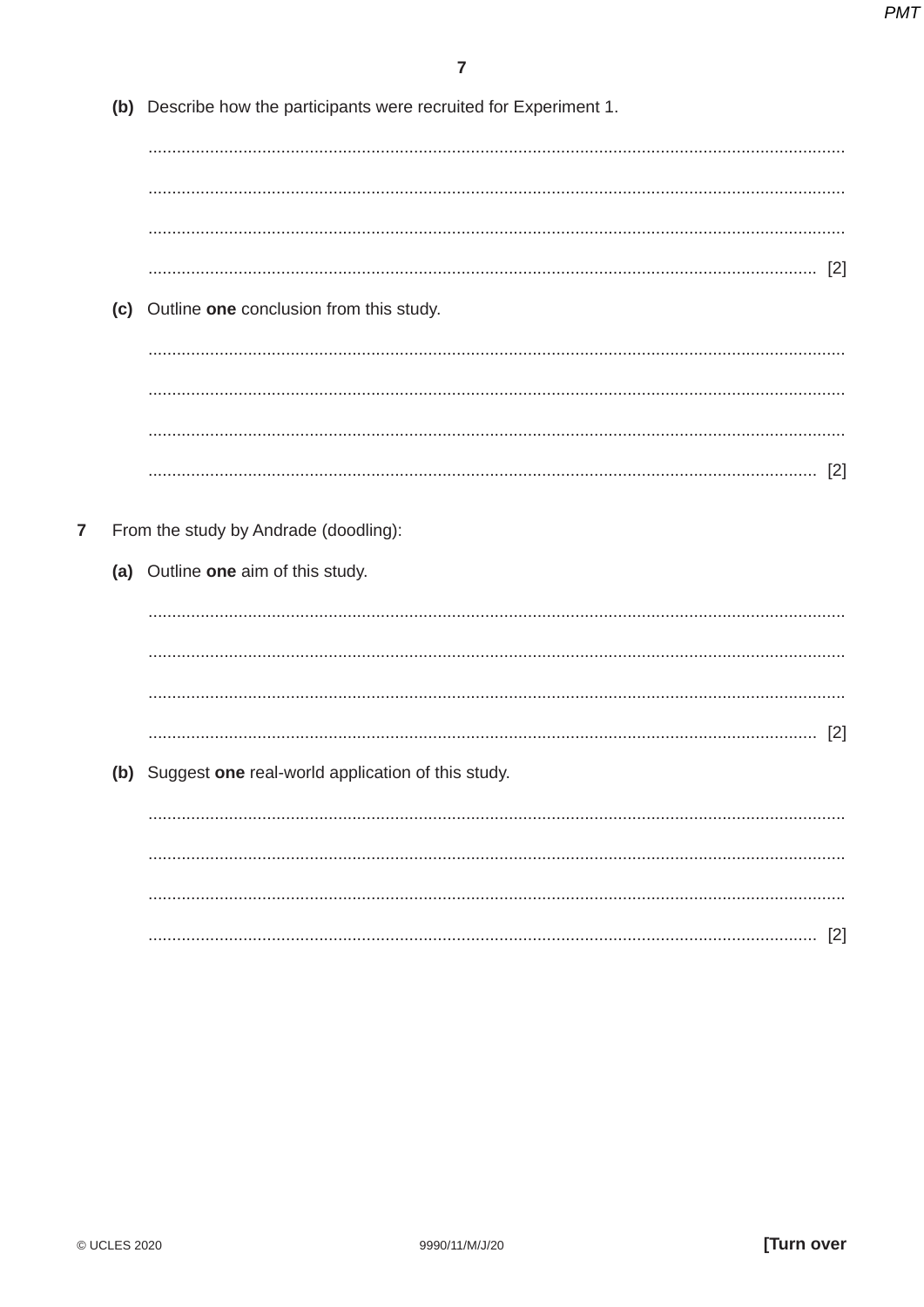- 8 The study by Milgram (obedience) is from the social approach.
	- (a) Outline two assumptions of the social approach, using any example for each.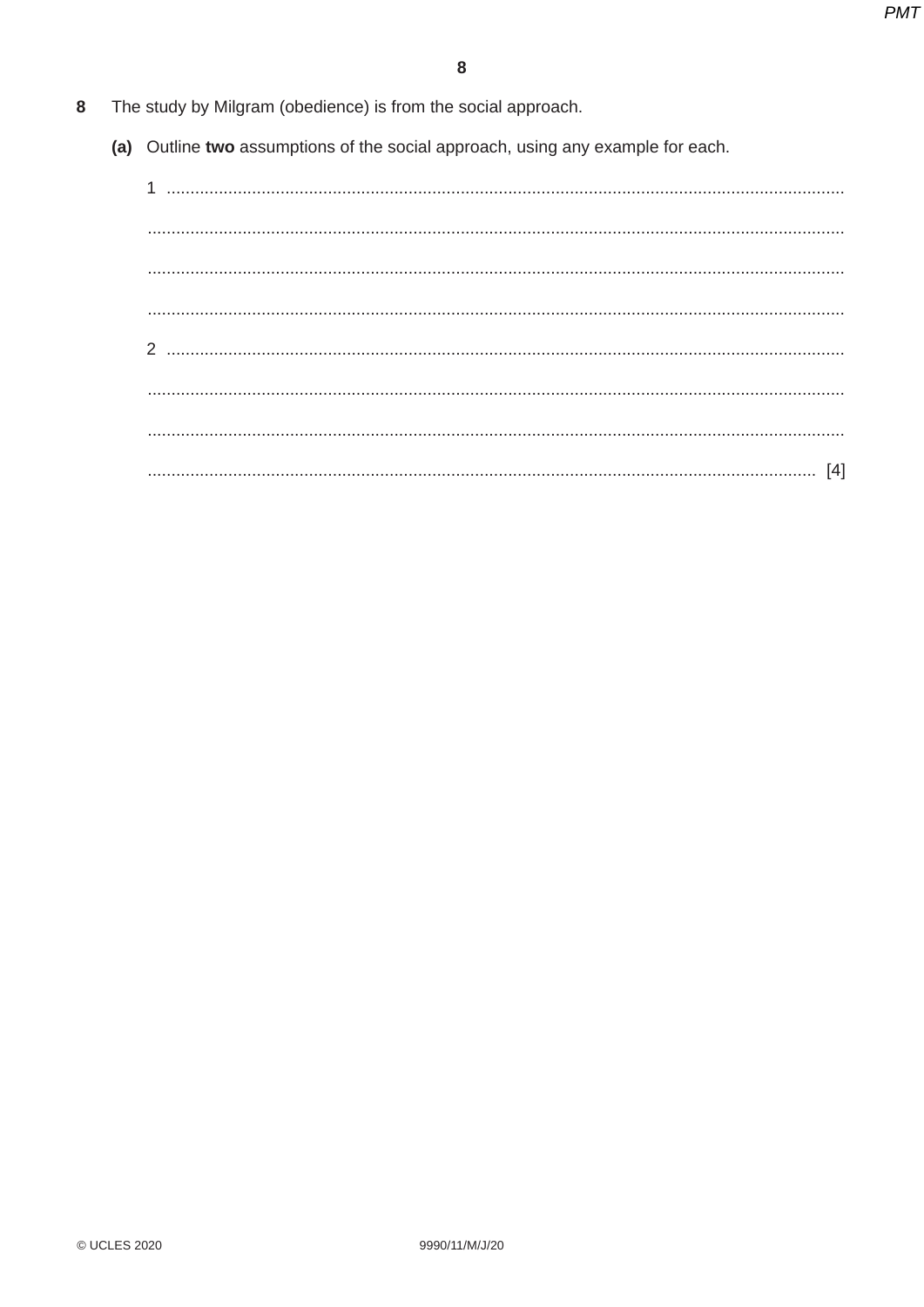(b) Explain how one result from the study by Milgram supports the situational explanation of obedience and how one result does not support the situational explanation of obedience.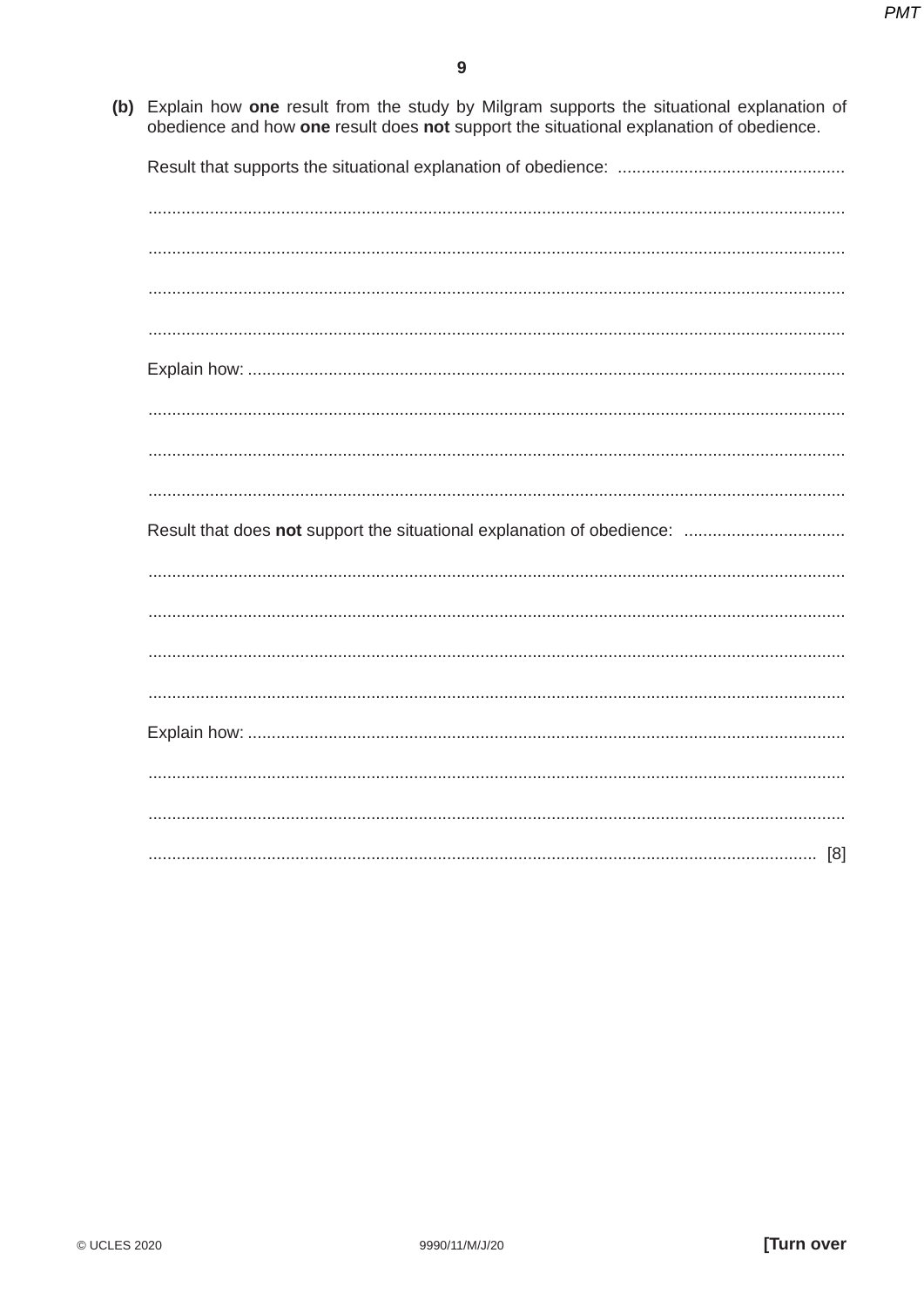Evaluate the study by Pepperberg (parrot learning) in terms of two strengths and two weaknesses.<br>At least one of your evaluation points must be about quantitative data.  $\boldsymbol{9}$ 

| ES 2020 | 0.000/11/11/11/20 |
|---------|-------------------|